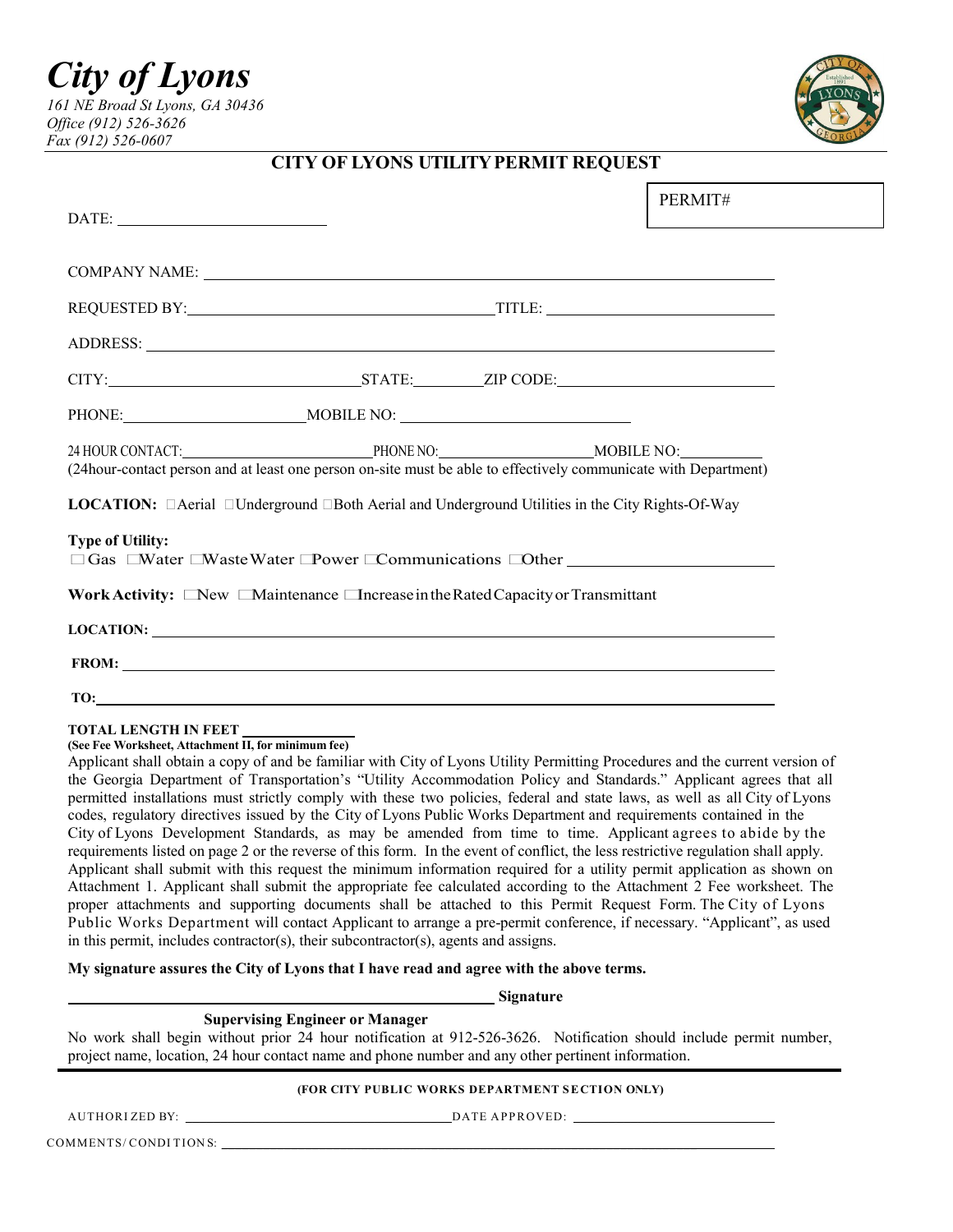# City of Lyons **Revised 04/13/16**

# Attachment 1 - **MINIMUM INFORMATION REQUIRED FOR A UTILITY PERMIT APPLICATION**

#### **Please submit four complete copies of each permit application request**

### **I. SUPPORT DRAWINGS** *(All dimensions must be English units)*

A. Four copies **8 ½" x 11"** construction drawings (not final engineered drawings unless requested by Department)

- - a. Right-of-way width
- b. Pavement (indicate centerline)
	- c. Distance to curb and/or ditch
- d. Show grass plot and sidewalk, if applicable
- North arrow
	- Location of proposed installation showing distances to nearest intersecting street
- Length, size, and type of utility
- Note whether own forces or contractor will be used (indicate name of contractor)
- 1. Dimensions of the roadway in English units<br>
a. Right-of-way width<br>
b. Pavement (indicate centerline)<br>
c. Distance to curb and/or ditch<br>
d. Show grass plot and sidewalk, if applicat<br>
2. North arrow<br>
3. Location of propos In congested areas, must provide details using actual detailed as builts
	- Any ground altering effects that could affect the approval of this permit.
		- Slope, Trees, etc. (added 07-24-02)

#### **Additional Underground Information**

- 
- 36" minimum depth of cover of facility on backslope and under ditches and shoulders
- 48" minimum cover under roadway
- Details, if attached to bridges or over drainage structures
- 5. Boring or tunnel (**drawing of a detailed cross section**)
- Size and method of repair for pavement cuts
- Method of installation
- Detailed explanation for any installation other than in back of right-of-way
- Detailed distances for offset portions of installation
- 1. Distance of encroachment from edge of pavement or curb and right-of-way<br>
2. 36" minimum depth of cover of facility on backslope and under ditches and<br>
3. 48" minimum cover under roadway<br>
4. Details, if attached to bridg Location of fire hydrant, manholes, etc., including distance from pavement and right-of-way
	- Letter of explanation as to why open cut is necessary rather than boring

### **Additional AerialInformation**

- 1. Distance from edge of pavement/curb for proposed poles and anchors
- 2. Overhead clearance for crossings at maximum sag<br>1. Location of temporary poles
- $\frac{3}{4}$  Location of temporary poles
- Distance from edge of pavement/curb and right-of-way for existing poles when new conductors or cable are replaced or added
- 5. Indicate poles to be changed out or eliminated, if applicable
- B. Location sketch from DOT county map with site highlighted or circled\*(four copies **8 ½ x 11**)
- C. Traffic Control Plan conforming with MUTCD\* (four copies **8 ½ x 11**)

#### II. **PROOF OF INSURANCE**

1. Proof that insurance company is licensed in the State of Georgia

#### III. **COPY OF BOND**

1. Proof that bonding company is licensed in the State of Georgia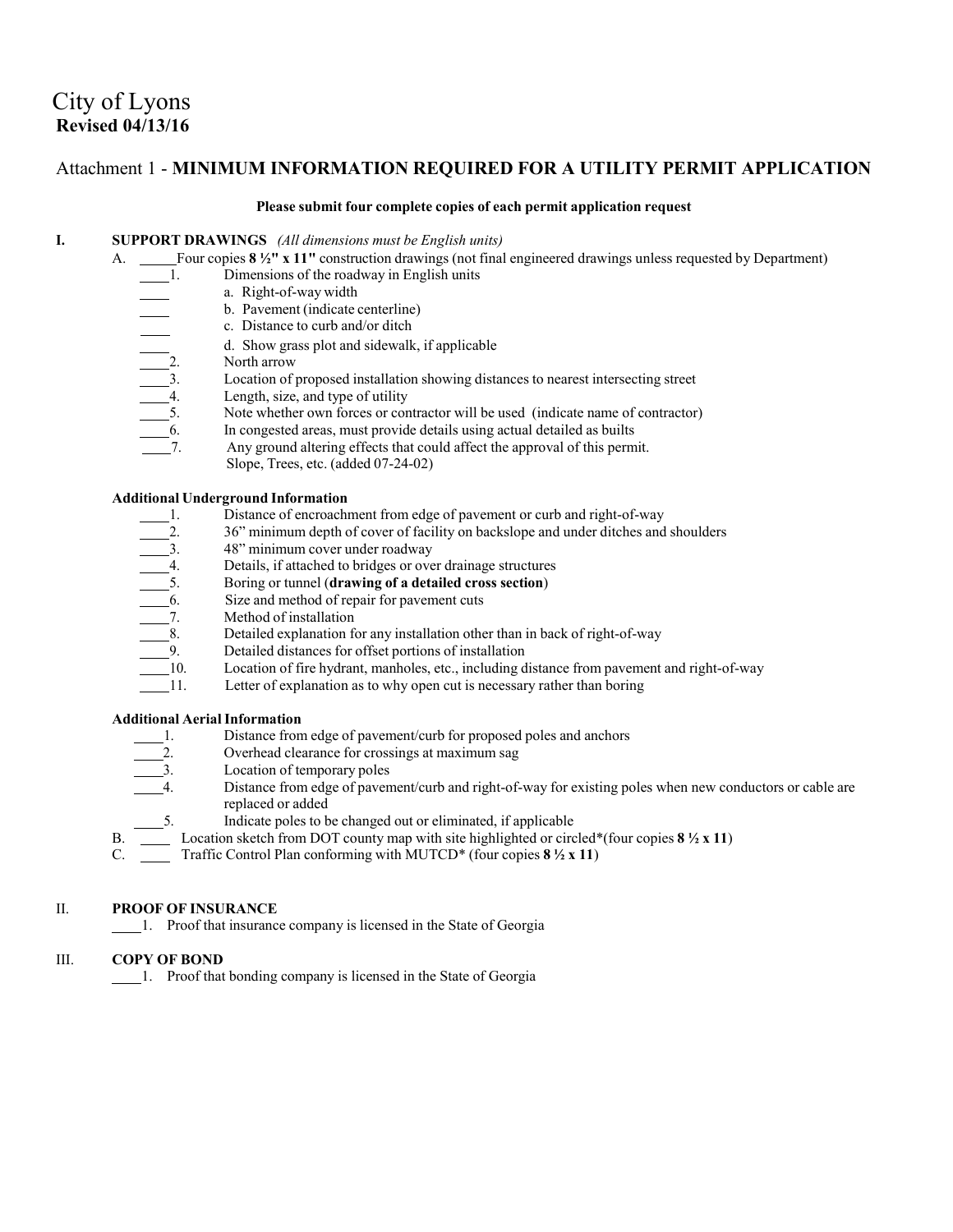City of Lyons **Revised 04/13/16**

# **Right of Way Permit Fee Worksheet** *ATTACHMENT II*

| Name of Applicant: |  |  |
|--------------------|--|--|
|                    |  |  |
| Job Number:        |  |  |

Project/Location:

# \*Application Fee – **DUE UPON SUBMITTING APPLICATION FOR REVIEW**

(Each application submitted must include application fee)

| Number of Applicants:                   |  | Applicants x |
|-----------------------------------------|--|--------------|
| Application Fee (\$50.00) per Applicant |  |              |
|                                         |  |              |
| Water                                   |  |              |
| Fee                                     |  | \$300.00     |

# **\*\***Permit Fee - **DUE UPON ACCEPTANCE OF APPLICATION**

| Number of Feet of Facilities to be Installed          | Feet x |
|-------------------------------------------------------|--------|
| Multiply by Variable Fee                              |        |
| <b>Amount Due for Permit Fee</b><br>(Minimum \$50.00) | $=$    |

| <b>TOTAL AMOUNT DUE: (Application fee + Permit fee)</b> | $=$ |  |
|---------------------------------------------------------|-----|--|
| (Minimum \$400.00)                                      |     |  |

Make checks payable to: City of Lyons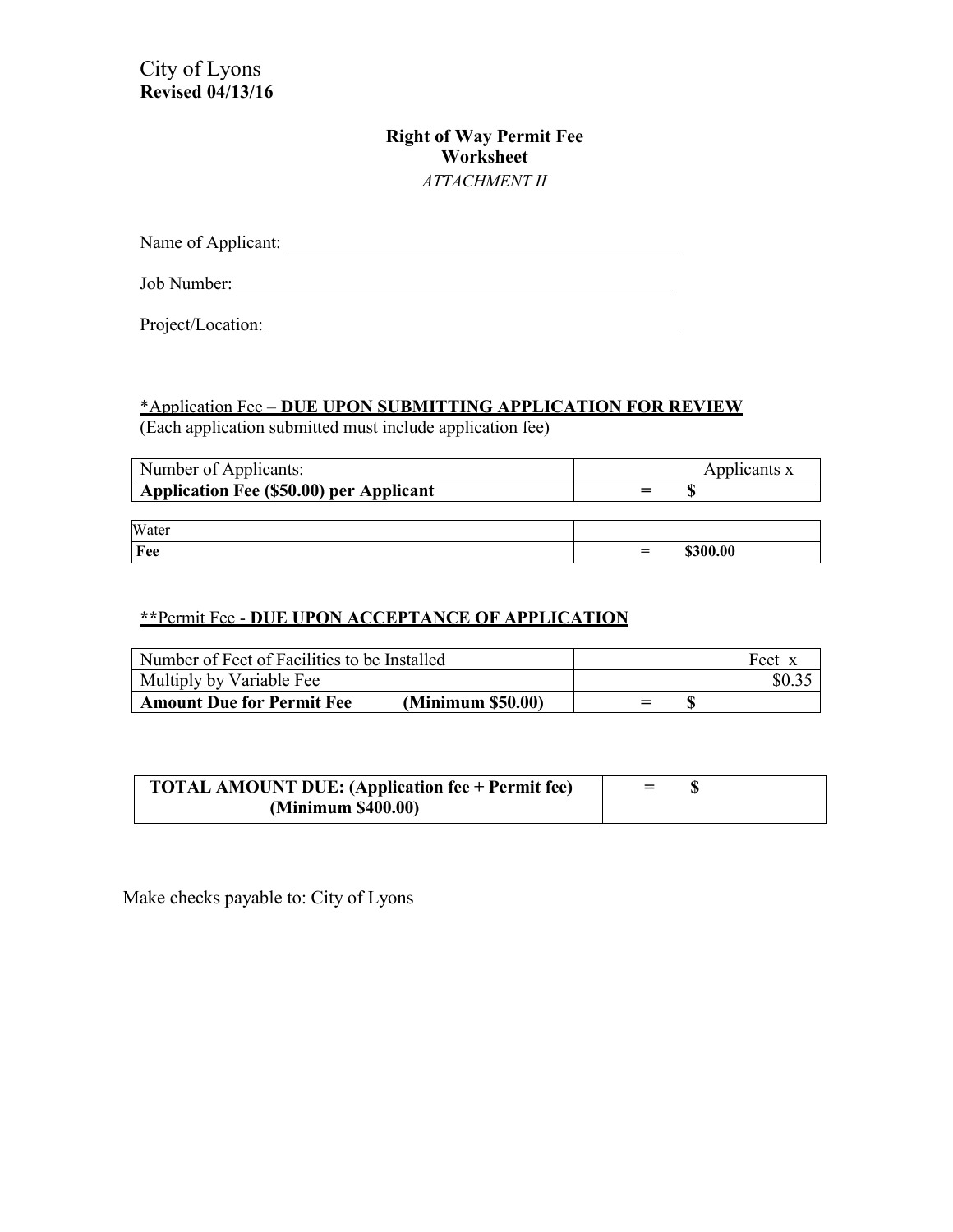# **CITY OF LYONS RIGHT-OF-WAY/PERMITS REQUIREMENTS**

- 1. "Permit Request" and "Installation Permit" procedures
	- a. Four complete copies of each request form and all supplements must be submitted.
	- b. All information requested must be complete, or if not applicable, use N/A.
	- c. Allow a 30 calendar day turnaround from the date of receipt of request the by the Department, unless circumstances demand otherwise.
	- d. A copy of the request will be returned to you, signed, either approved, approved with modifications, or rejected. Any reply, other than approved, will be returned with an explanation for the decision. Permit requests that have been rejected may be resubmitted, either re-engineered to meet Codes, or with an explanation justifying the original request.
	- e. All work must start within one year. An extension may be requested prior to expiration. After expiration, permit request must be resubmitted. Permit is valid for one (1) year from date of approval.
	- f. Traffic obstructions are **not** permitted between 7:00am 9:00am and 3:00pm to 6:00pm.
- 2. Notification of Work Schedule
	- a. No work shall be started without 24 hours prior notification to the City of Lyons at **(912) 526-3626**.
	- b. Notification must include permit number, project name, location, 24-hour contact name and 24-hour telephone contact number. Applicant agrees that someone will be available at all times to respond to emergencies.
- 3. Field Requirements for Installation
	- a. Right-of-way should be to grade before starting work. If not satisfactory, notify the developer or his representative.
	- b. Recommend that all utilities previously installed be field located. Applicant held responsible for damages to other utilities.
	- c. Trenching will be done with a trenching machine or small bucket backhoe. Plowing will be allowed only on jobs where specifically authorized by the City of Lyons.
	- d. Directional boring is allowed, however, special care must be taken to assure that all lines remain uniform throughout project. Potholing at standard intervals is a preferred method of identifying existing utilities (unless mandated under certain circumstances).
	- e. All trenches opened each day must be backfilled to within 10 feet of end of trench and completed to 95 percent standard proctor, using necessary tamping or vibratory equipment.
	- f. At completion of project, right-of-way must be restored to design line grade. If grassing or mulching has been done prior to start of utility installation, it must be restored to original condition. All restoration work should be completed within 24 hours of completion of installation.
	- g. Any silt fence that must be removed to complete open cut must be reinstalled properly as soon a possible and no later than end of workday. Any silt fence damaged by utility construction must be replaced with new fencing immediately.
	- h. Deposited earth, mud, rock and debris are prohibited on the roadway. Any earth, mud, rock or debris created by your installation must be cleared from pavement and kept on site at all times. Silt transfer to storm drainage system must be prevented.
	- i. All non-essential equipment must be removed from the work area during operating hours and all equipment shall be removed from the work area after operating hours.
	- j. All work is to be conducted in a workman-like manner.
	- k. All transformers must be engineered and installed to go on property lines not occupied by water meters and with back of pad within one (1) foot right-of-way line.
	- l. Telephone and cable television pedestals that must be placed within one (1) foot of the right-of-way of new construction will require notification to the City of Lyons at time of engineering. Positioning must not obstruct or compromise other utility services.
	- m. All underground work must be completed before 5pm Monday through Friday. If work need to be done after 5pm Monday through Friday, prior arrangements with the City of Lyons for project oversight must be made. An hourly rate will be charged for oversight after five o'clock pm. No underground work is to be done on weekends.
- 4. All utility construction is subject to inspection and control by the City of Lyons and must comply with the City of Lyons Code and Specifications and the regulatory directives of the City of Lyons, in addition to the requirements of all other regulatory agencies. In event of conflict, the more restrictive regulations shall govern. Applicant agrees to indemnify and hold harmless City of Lyons, its agents, employees and commissioners from any and all liability as provided in the current edition of the State D.O.T.'s Utility Accommodation Policy and Standards, as adopted by City of Lyons.